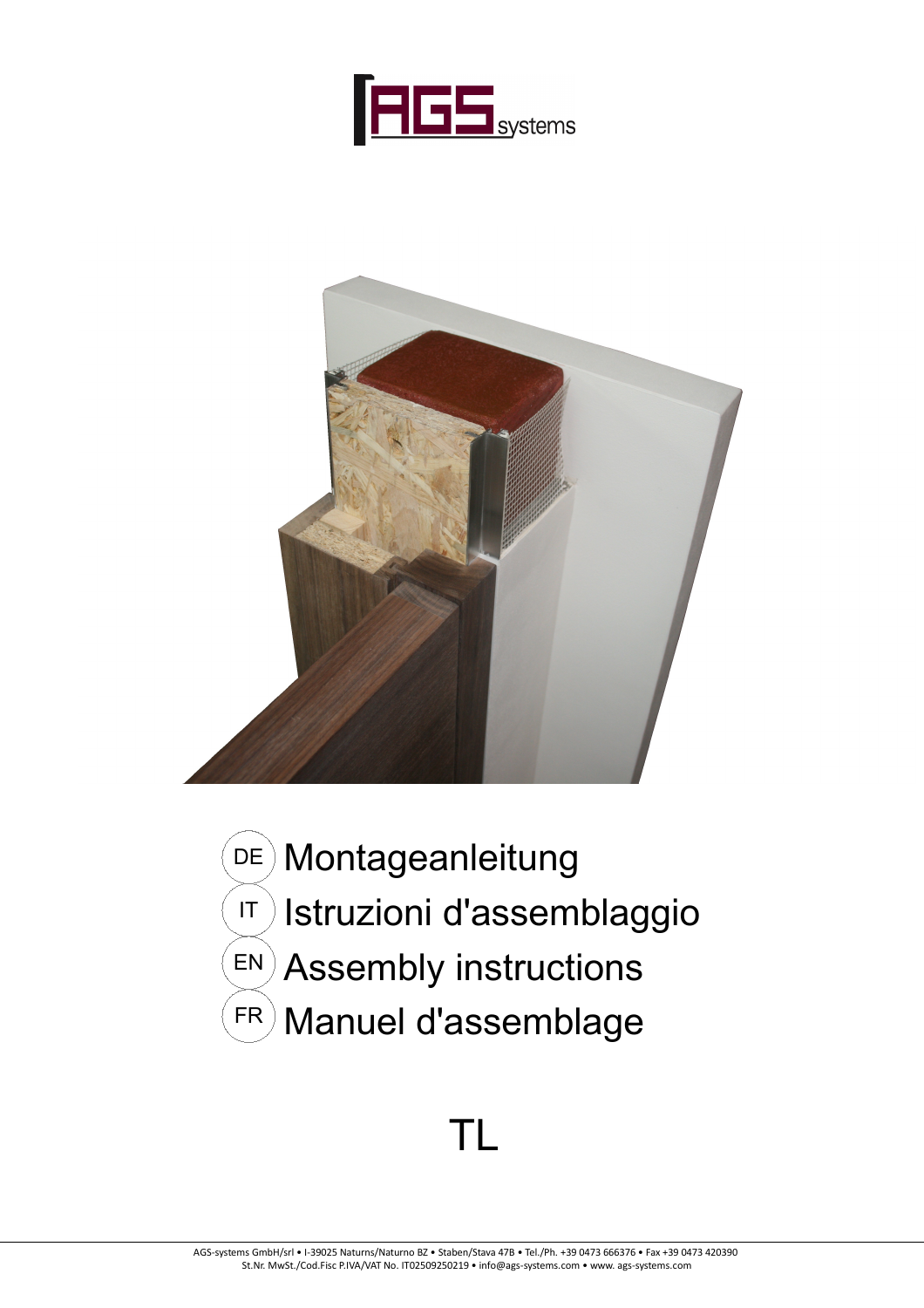

 Bei dem Modell TL handelt es sich um ein Aluminiumprofil zur Fertigung von wandbündigen FUTTERZARGEN für den Trocken- und Massivbau. Die Futterstockzarge mit dem Schattennutprofil TL kann für nach innen als auch für nach außen öffnende Türen verwendet werden. Das Türblatt kann je nach Wunsch eine Dicke von 40 bis 60 mm aufweisen und von Standard bis Raumhöhe gefertigt werden.

Die Aluminiumprofile sind als Stangenware, mit einer Schutzfolie versehen, in den Längen 1100 mm, 2200 mm, 2750 mm erhältlich und kurzfristig lieferbar.

Die Türprofile bestehen aus einer rohen unbehandelten Aluminiumlegierung. Zement und seine Derivate produzieren, bei Nässe, alkalische Substanzen welche, wenn man diese auf der Oberfläche der Aluminiumlegierung arbeiten lässt, zu Korrosion führen kann. Deshalb wird empfohlen die Profile immer frei von Zement, Kleber und Fugenmaterial zu halten. Die Korrosion wird durch die empfohlene bauseitige Grundierung und Lackierung des Profils in Wandfarbe verhindert.

 ll modello TL è un profilo d'alluminio per porte con coprifilo a raso muro per strutture massicce e cartongesso per porte a spingere ed a Il modello TL è un profilo d'alluminio per porte con coprifilo a raso muro per strutture mass<br>tirare. Con il modello TL sono possibili ante da 40 fino a 60 mm con altezze standard fino al soffitto.

I profili d'alluminio sono muniti di una pellicola di protezione e disponibili a magazzino nelle seguenti lunghezze: 1100 mm, 2200 mm e 2750 mm.

I nostri profili porta consistono d'alluminio grezzo, non lavorato. L'alta umidità del cemento e dei suoi derivati producono sostanze alcaline che possono causare corrosioni. Per evitare questo consigliamo di tenere i profili sempre liberi di cemento, colle e altre sostanze corrosive. La corrosione può essere evitata anche verniciando i profili con delle apposite lacche. Tuttavia l'alluminio non è resistente a tutte le composte chimiche.

 The aluminium profiles TL are used to create a wall flush TIMBER DOOR frame for solid as well as dry construction and for inswing or outswing doors. The door leave can have a thickness from 40 to 60 mm and from standard to ceiling high.

The TL profiles are available as standard lengths of 1100mm, 2200mm and 2750mm on stock ready to be shipped in a short time. All profiles are covered by a protective film.

The door profiles are made out of raw untreated aluminium. Cement and his derivatives produce alcaline substances when getting wet, which can provocate corrosion if they have time to work on the surface of the aluminium alloy. We reccomend to keep the profiles clear from cement, glue and joints material. The above mentioned corrosion will be prevented by the recommended priming and finishing of the profiles in wall colours.

 La gamme de modèles TL est constituée de profils en aluminium pour la fabrication des HUISSERIES ENVELOPPANTES à utiliser en construction massive et sèche pour portes qui s'ouvrant vers l'intérieur et vers l'extérieur. On peut opter pour une épaisseur de vantail de 40 à 60 mm et les vantaux peuvent être fabriqués dans des hauteurs pouvant aller de la hauteur standard jusqu'à la hauteur de la pièce.

Les profils en aluminium sont livrés sous forme de barres, sont munis d'un film protecteur et sont disponibles et livrables rapidement dans des longueurs de 1100 mm, 2200 mm et 2750 mm.

En cas d'humidité, le ciment et ses dérivés produisent des substances alcalines susceptibles d'engendrer de la corrosion si on les laisse agir à la surface de l'alliage d'aluminium. C'est la raison pour laquelle il est recommandé de toujours veiller à ce que les profils soient exempts de ciment, d'adhésif et de matériau de joint. Le maître d'ouvrage peut empêcher la corrosion par l'application recommandée sur le profil d'une couche de fond et d'une couche de peinture dans la couleur des murs.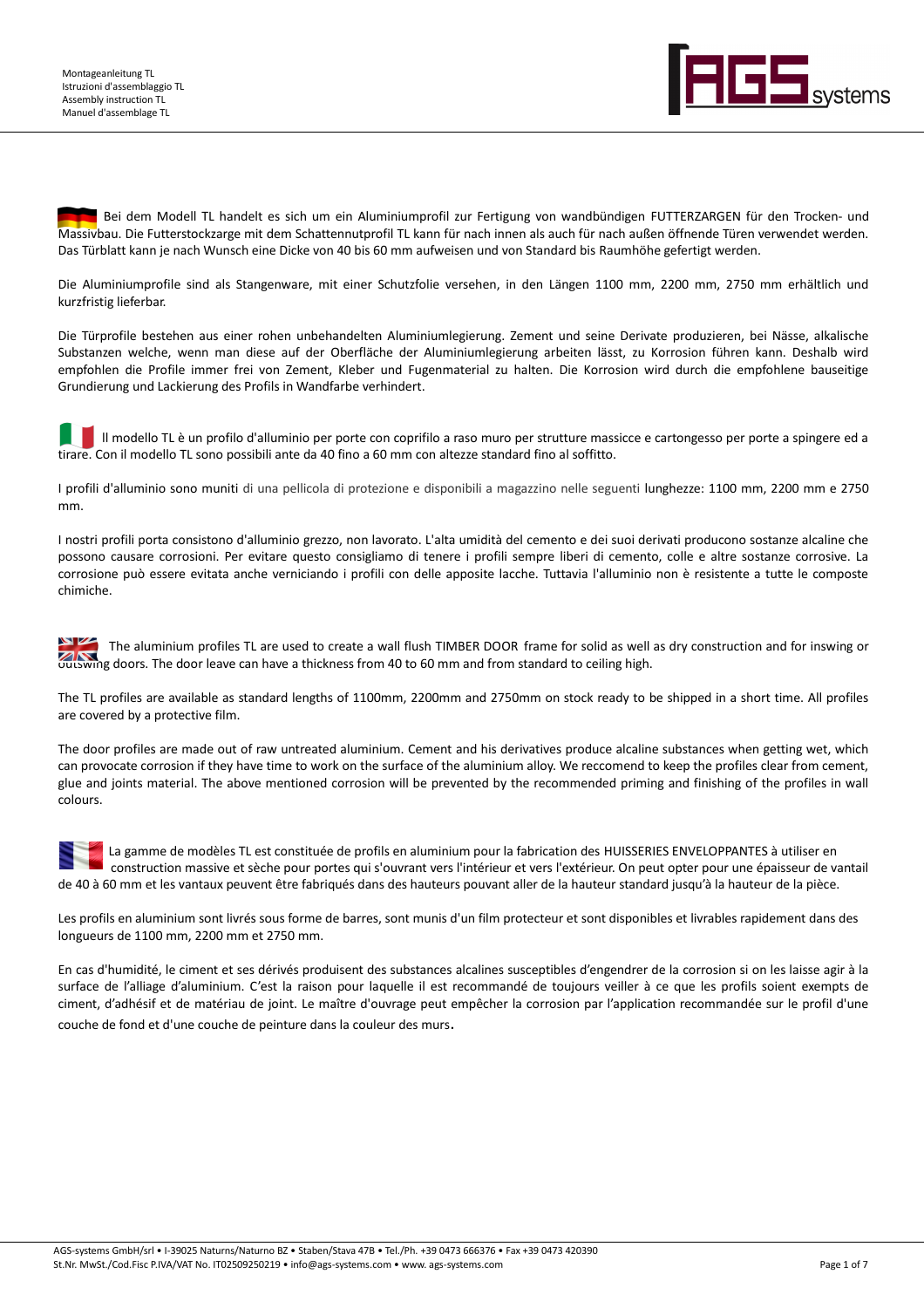

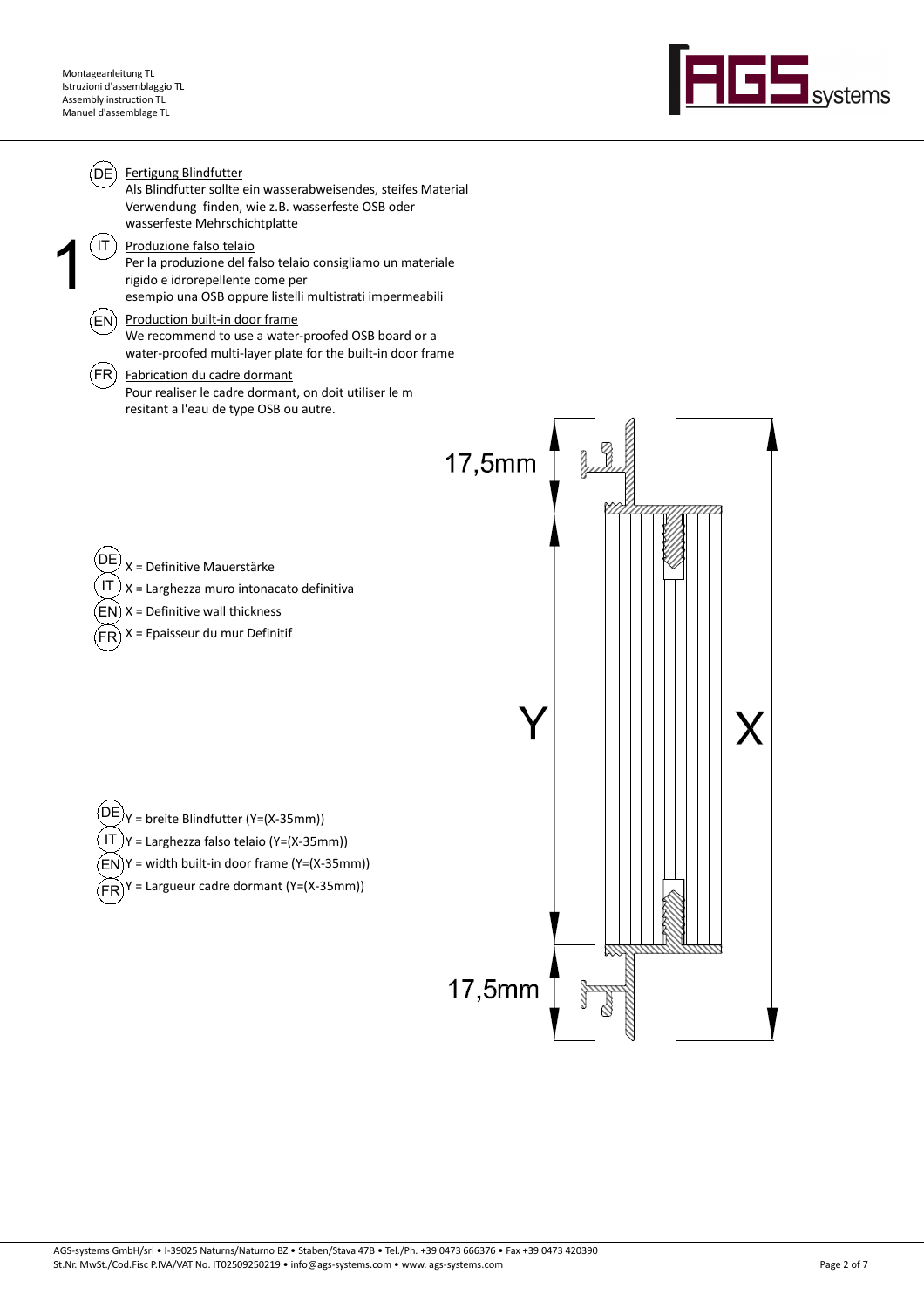

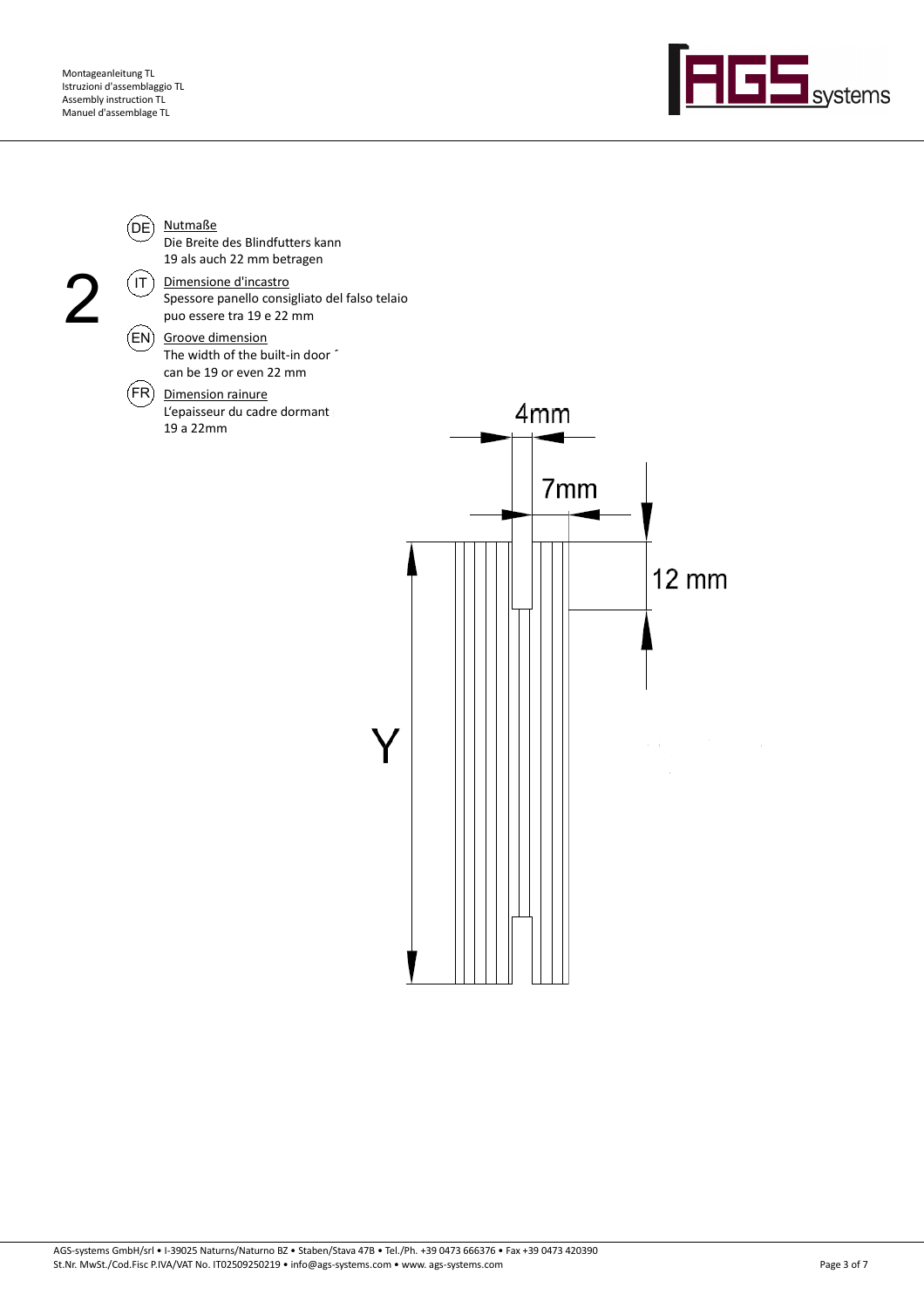

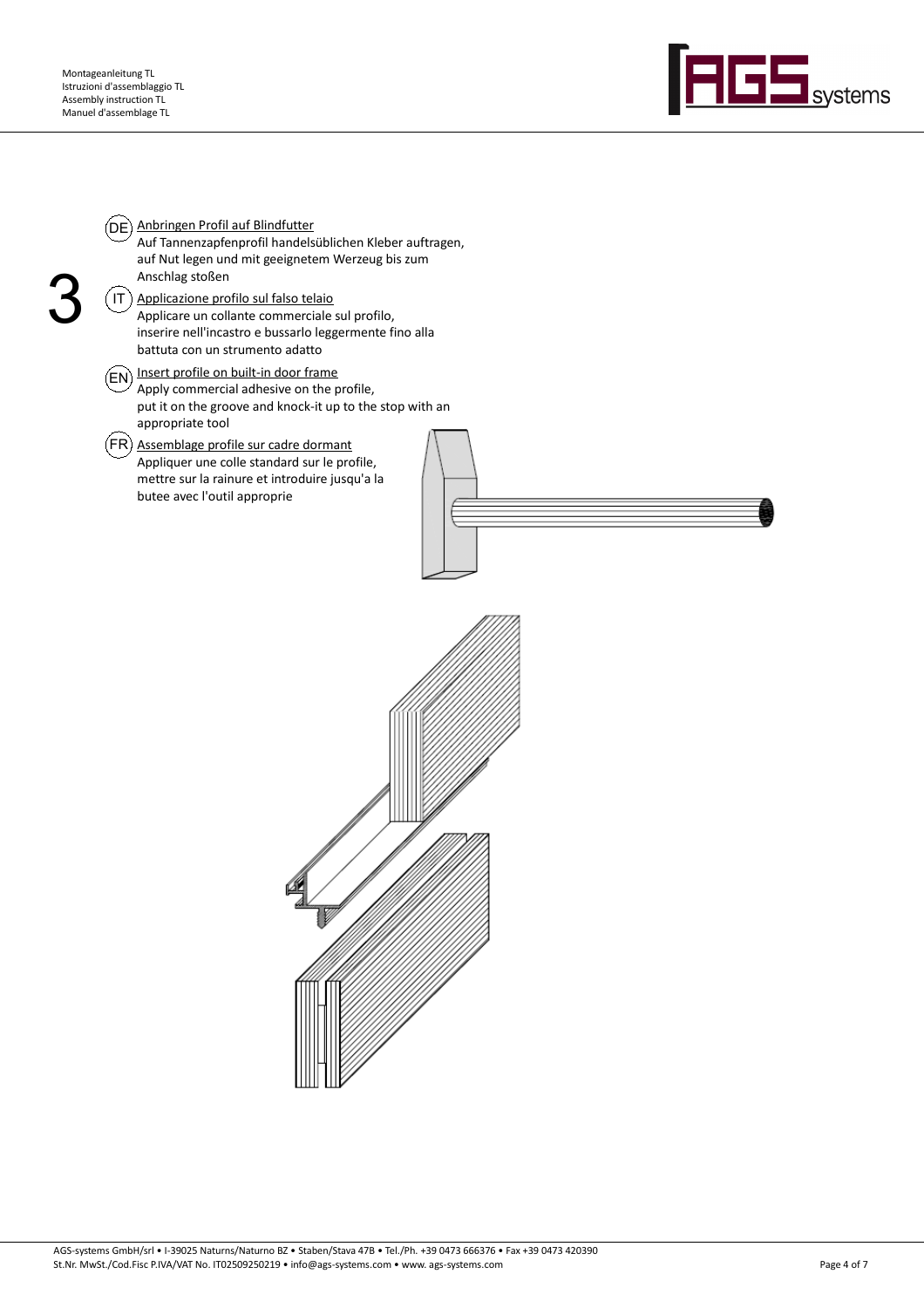

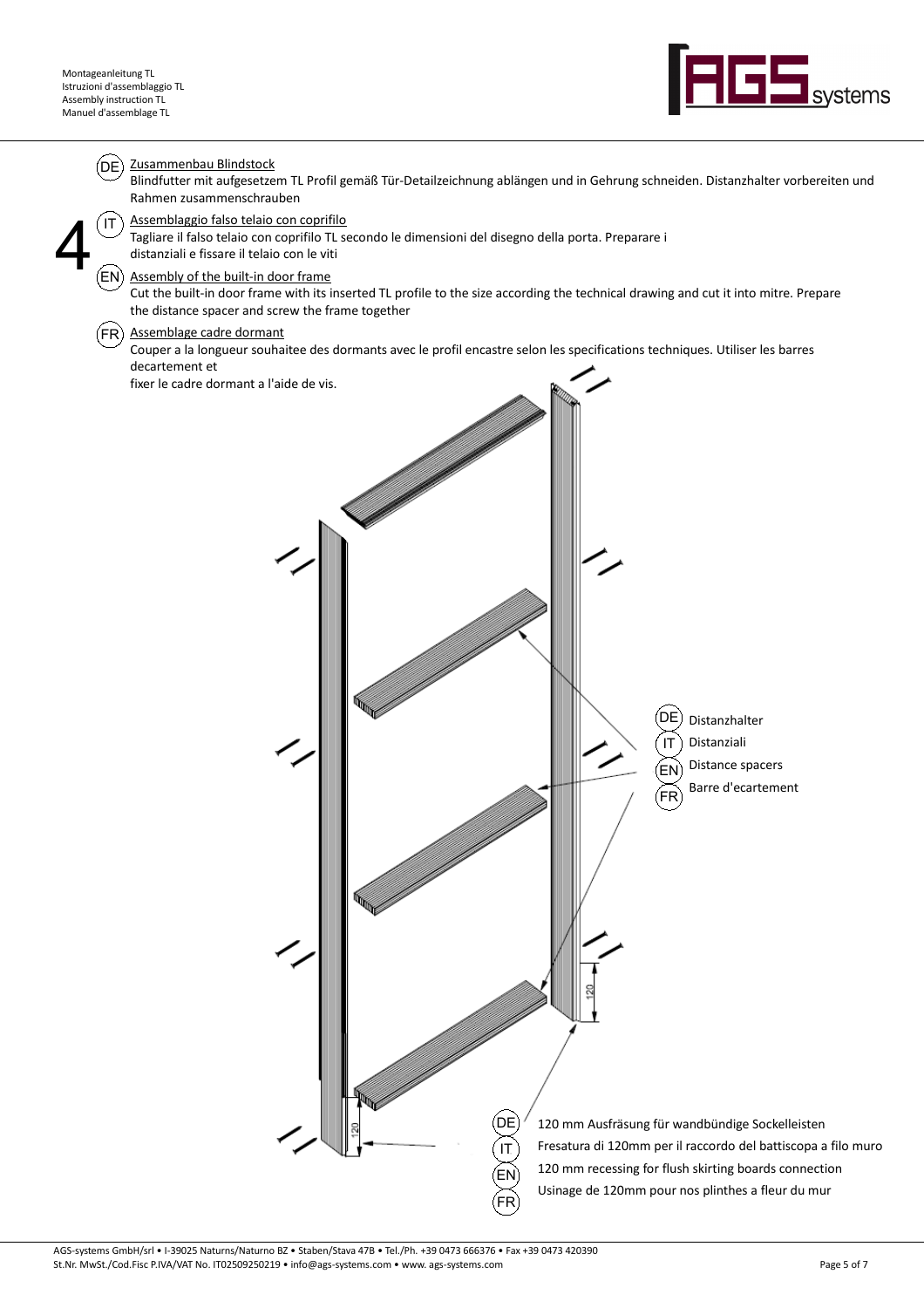5



# Montage Blindstock  $(DE)$

Blindstock in Maueröffnung einsetzen, horizontal und vertikal ausrichten, fixieren und hinterschäumen. Distanzhalter erst nach Verfestigung des Montageschaumes entfernen. Blindstock kann eventuell mit Bodeneinstand montiert werden, jedoch nicht mit mehr als 50 mm, da sonst das Anbringen einer wandbündigen Sockelleiste nicht gewährleistet werden kann

## Montaggio telaio con coprifilo  $\hat{}$  IT

Inserire il telaio nel foro muro, posizionarlo orizzontalmente e verticalmente, fissarlo con delle vite e schiumarlo. Dopo che la schiuma si è indurita, rimuovere i distanziali

### Mounting built-in door frame EN

Insert the built-in door frame in the wall opening, adjust it horizontally and vertically, fix it and backfoam it. After the foam has set, remove the distance spacers. The built-in door frame can mounted with a floor recess not more than 50 mm, so that a connection of a wall-flush mounted

skirting boards can still be guaranteed

## Montage cadre dormant  $(FR)$

Mettre le cadre dormant au jour de passage, Positionner le cadre dormant horizontalement et verticalement, fixer avec de la mousse polyurethane. Retirer les barres d'ecartement apres sechage de la mousse. Le cadre peut-etre monte avec un encastrement de minimum de 50mm, pour garantir un raccord correct avec nos plinthes a fleur du mur